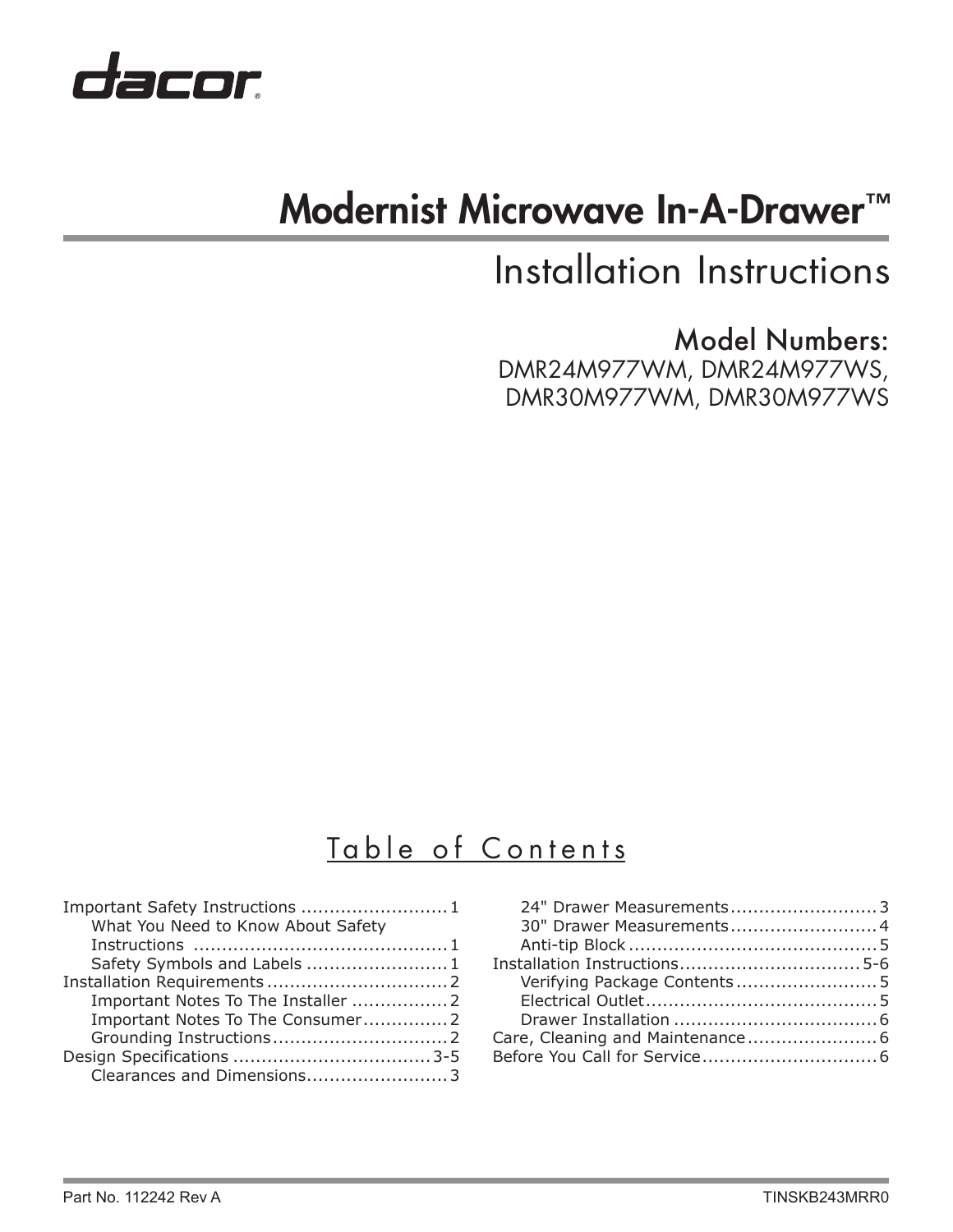# IMPORTANT SAFETY INSTRUCTIONS

#### **WARNING**

- **•** If the information in this manual is not followed exactly, a fire or electrical shock may result that could cause property damage, personal injury or death.
- **•** To reduce the risk of tipping, the Microwave In-A-Drawer™ must be secured by a properly installed anti-tip block.
- **•** This drawer must be electrically grounded in accordance with local codes.
- **•** Make sure the wall coverings and the cabinets around the drawer can withstand the heat generated by the microwave.
- **• Never leave children alone or unattended in the area where a microwave is in use. Never leave the** drawer open when the microwave is unattended.
- **•** Stepping, leaning or sitting on the drawer may result in serious injuries and can also cause damage to the Microwave In-A-Drawer™.
- **• Do not use the drawer as a storage space.** Doing so creates a potentially hazardous situation.
- **•** Check that the time-of-day is on the display. If not, touch **STOP/CLEAR** to prevent unintended use.

#### WHAT YOU NEED TO KNOW ABOUT SAFETY INSTRUCTIONS

Warnings and Important Safety Instructions appearing in this guide are not meant to cover all possible conditions and situations that may occur. Always use common sense, caution and care when installing, maintaining or operating this appliance.

Always contact Dacor® about problems or conditions you do not understand.

SAFETY SYMBOLS AND LABELS



Immediate hazards that **WILL** result in severe personal injury or death.

## **WARNING**

Hazards or unsafe practices that **COULD** result in severe personal injury or death.

## **A** CAUTION

Hazards or unsafe practices that **COULD** result in minor personal injury or property damage.

**Installer:** Leave these instructions with the appliance.

**Customer:** Read and keep these installation instructions for reference.

If you have any questions, call:

#### **Dacor Customer Assurance**

1-800-793-0093 x2813 (U.S.A. and Canada)

Monday — Friday 5:00 am to 5:00 pm Pacific Time

Web site: www.dacor.com/customer-care/contact-us

Before you call, have available the model and serial numbers, which you can view by opening the drawer fully and reading the rating label on the oven-cavity floor just past the drawer's rear panel.

# Rating Label (cavity floor)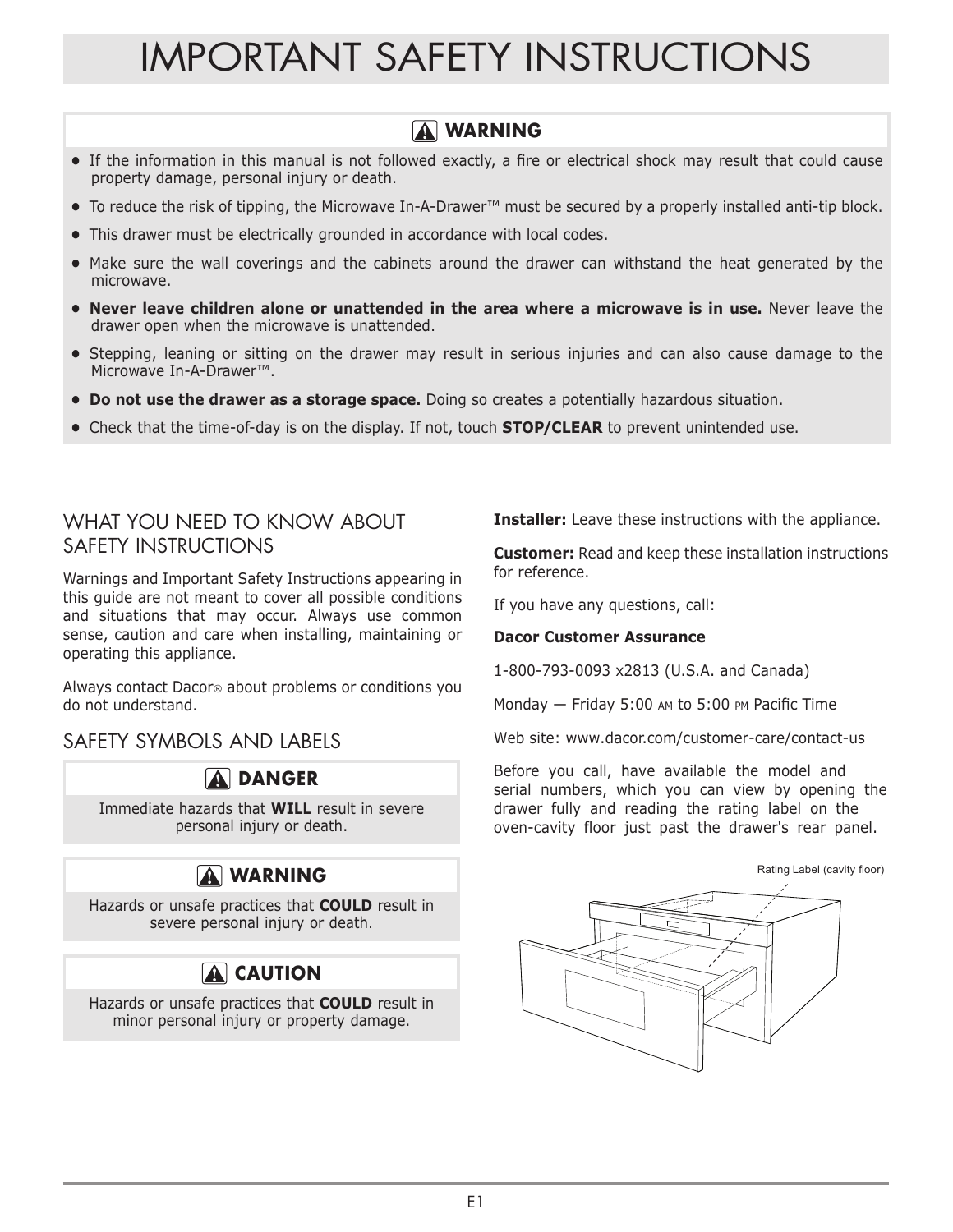# Installation Requirements

The importance of the proper installation of your new appliance cannot be overemphasized. Installation should be done by a qualified installer.

Before you begin the installation process, read this entire installation instruction manual. It contains information necessary for proper, safe installation.

Any questions or problems with the installation should be directed to your Dacor dealer or the Dacor Customer Service Department at 800.793.0093. You can also visit our web site at www.Dacor.com.

## IMPORTANT NOTES TO THE **INSTALLER**

- Read all of the installation instructions before installing the Microwave In-A-Drawer™.
- Remove all packing material before connecting the electrical supply.
- Observe all governing codes and ordinances.
- Be sure to leave these instructions with the consumer.

## IMPORTANT NOTES TO THE **CONSUMER**

Keep these instructions with your use & care manual for future reference.

- When using any microwave oven generating heat, there are certain safety precautions you should follow, that are listed in the use & care manual. Read the use and care manual and follow all safety precautions carefully.
- Be sure your Microwave In-A-Drawer™ is installed and grounded properly by a qualified installer or service technician.

For SAFETY CONSIDERATIONS do not install the drawer in any combustible cabinetry, which is not in accord with the stated clearances and dimensions on pages 3, 4 and 5. See **Figure 2** (for 24") or **Figures 4** and **5** (for 30").

# GROUNDING INSTRUCTIONS

## **WARNING**

Improper use of the grounding plug can result in a risk of electric shock.

This appliance is equipped with a three-prong grounding plug for your protection against possible electric shock hazards. It must be plugged into a grounded wall receptacle. If only a two-prong wall receptacle is available, it is the responsibility of the customer to have it replaced with a properly grounded three-prong wall receptacle. **Do not under any circumstances, cut or remove the third (ground) prong from the power cord.** Do not use an adapter plug. Do not use an extension cord. If the power supply cord is too short, have a qualified electrician or serviceman install an outlet near the appliance. **Do not use a Ground Fault Circuit Interrupter.**





Grounding type wall receptacle (ground fault circuit not allowed)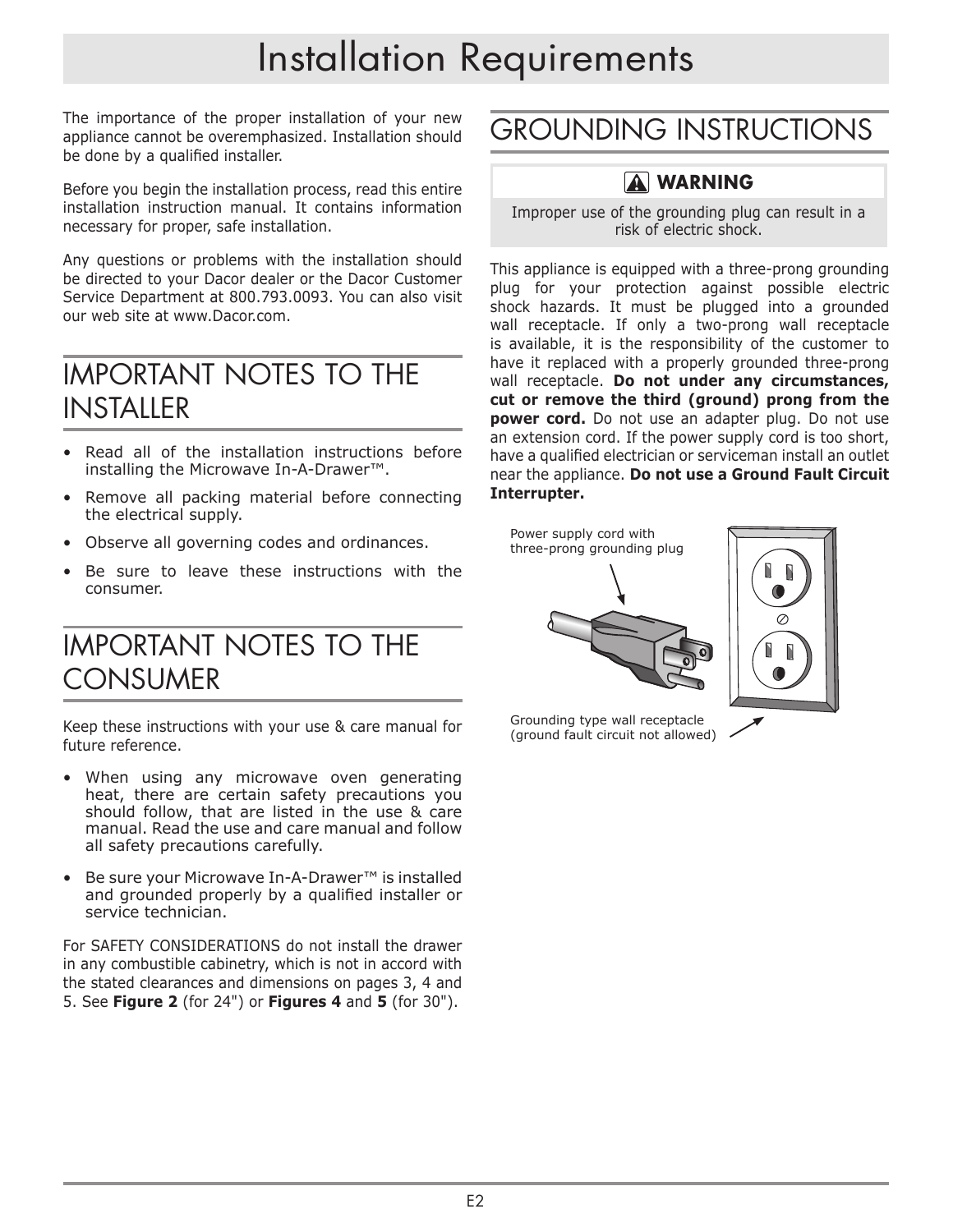# Design Specifications

## CLEARANCES AND DIMENSIONS

- Dimensions that are shown in **Figures 2, 4** and **5** must be used. Given dimensions provide minimum clearance. Locate the electrical outlet in the shaded area in the upper left-hand corner of the cutout. See **Figure 8**.
- The contact surface must be solid and level. Pay special attention to the floor on which the drawer will sit. The floor of the opening should be constructed of plywood strong enough to support the weight of the unit (about 100 pounds).
- Check the location where the drawer will be installed for proper electrical supply.
- Your oven can be built into a cabinet or wall by itself or under any gas or electric wall oven.
- Be sure that the clearance of the floor between the wall oven and the drawer is a minimum of 2".
- The Microwave In-A-Drawer™ interior will easily accommodate a 9" x 13" oblong dish or bag of microwave popcorn.
- The Microwave In-A-Drawer™ can also be mounted flush. Please see instructions for flush mounting included with the flush mount deflector vent.

#### 24" DRAWER MEASUREMENTS J

C

measurements for reference when planning the drawer's **Figures 1** and **2** contain many Microwave In-A-Drawer™ location.



```
D. 21 7/8"
E. 23\frac{7}{8}"
```
H. 1 9/64" door thickness





#### **Figure 2**

- A. 6"
- B. Electrical outlet location
- C. Anti-tip block
	-
- D. 5" E. 3 1/2"
- F. 4"
- G. 22 $1/8$ " opening
- H. 14 13/16" to bottom of anti-tip block
- I. Allow 7/8" minimum overlap
- J. 23 1/2" minimum depth
- K. Allow 3/16" minimum overlap
- L. 36" nominal countertop height
- M. Allow 1/8" minimum overlap
- N. Floor must support 100 lbs. O. \*24" cabinet minimum
- P. 15 9/16" opening
- **NOTE:** Open Top Cabinet illustrated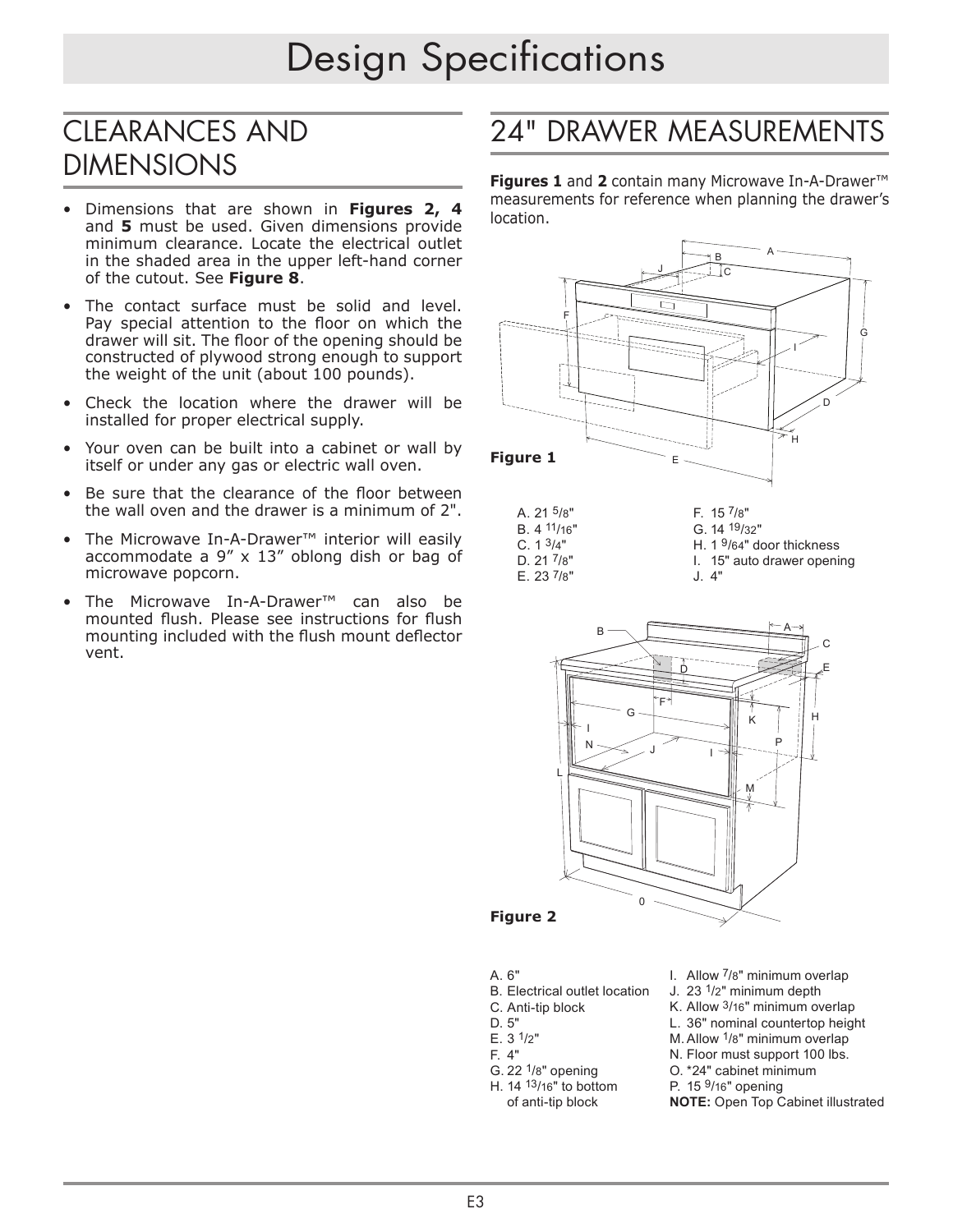# Design Specifications G

#### 30" DRAWER MEASUREMENTS  $\frac{1}{\sqrt{1-\frac{1}{\sqrt{1-\frac{1}{\sqrt{1-\frac{1}{\sqrt{1-\frac{1}{\sqrt{1-\frac{1}{\sqrt{1-\frac{1}{\sqrt{1-\frac{1}{\sqrt{1-\frac{1}{\sqrt{1-\frac{1}{\sqrt{1-\frac{1}{\sqrt{1-\frac{1}{\sqrt{1-\frac{1}{\sqrt{1-\frac{1}{\sqrt{1-\frac{1}{\sqrt{1-\frac{1}{\sqrt{1-\frac{1}{\sqrt{1-\frac{1}{\sqrt{1-\frac{1}{\sqrt{1-\frac{1}{\sqrt{1-\frac{1}{\sqrt{1-\frac{1}{\sqrt{1-\frac{1}{\sqrt{1-\frac{1}{\sqrt{1-\frac{1$ MFASI.



- B. 4 11/16" C. 1 3/4" D. 21 7/8" E. 30"
- H. 1 9/64" door thickness F. 15 7/8" G. 14 19/32" I. 15" auto drawer opening J. 4"



#### **Figure 4**

- A. 6"
- B. Electrical outlet location
- C. Anti-tip block
- D. 5"
- E. 3 1/2"
- F. 4"
- G. 22 1/8" minimum 28 7/16" maximum
- H. 14 13/16" to bottom of anti-tip block
- I. Allow 23/32" minimum overlap
- J. 23 1/2" minimum depth
- K. Allow 3/16" minimum overlap L. 36" nominal countertop height
- M. Allow 1/8" minimum overlap
- N. Floor must support 100 lbs.
- O. \*30" cabinet minimum
- P. 15 9/16" opening
- **NOTE:** Open Top
- Cabinet illustrated

**Figures 3, 4** and **5** contain the appliance and cutout measurements for reference when planning the drawer's location.



- A. 84" nominal wall cabinet
- B. Optional wall oven cutout
- illustrated in sketch
- C. Electrical outlet location R D. 6"
- E. Anti-tip block
- $F. 3 \frac{1}{2}$
- G. 5"
- H. 4"
- I. 2" minimum
- J. 22 1/8" minimum
	- 28 7/16" maximum
- K. Allow 3/16" overlap L. 14 13/16" to bottom
- of anti-tip block
- M. Allow 23/32" minimum overlap
- N. 23 1/2" minimum depth
- O. 15 9/16" opening
- P. Allow 1/8" minimum overlap
- Q. Floor must support 100 lbs.
- R. 30" cabinet minimum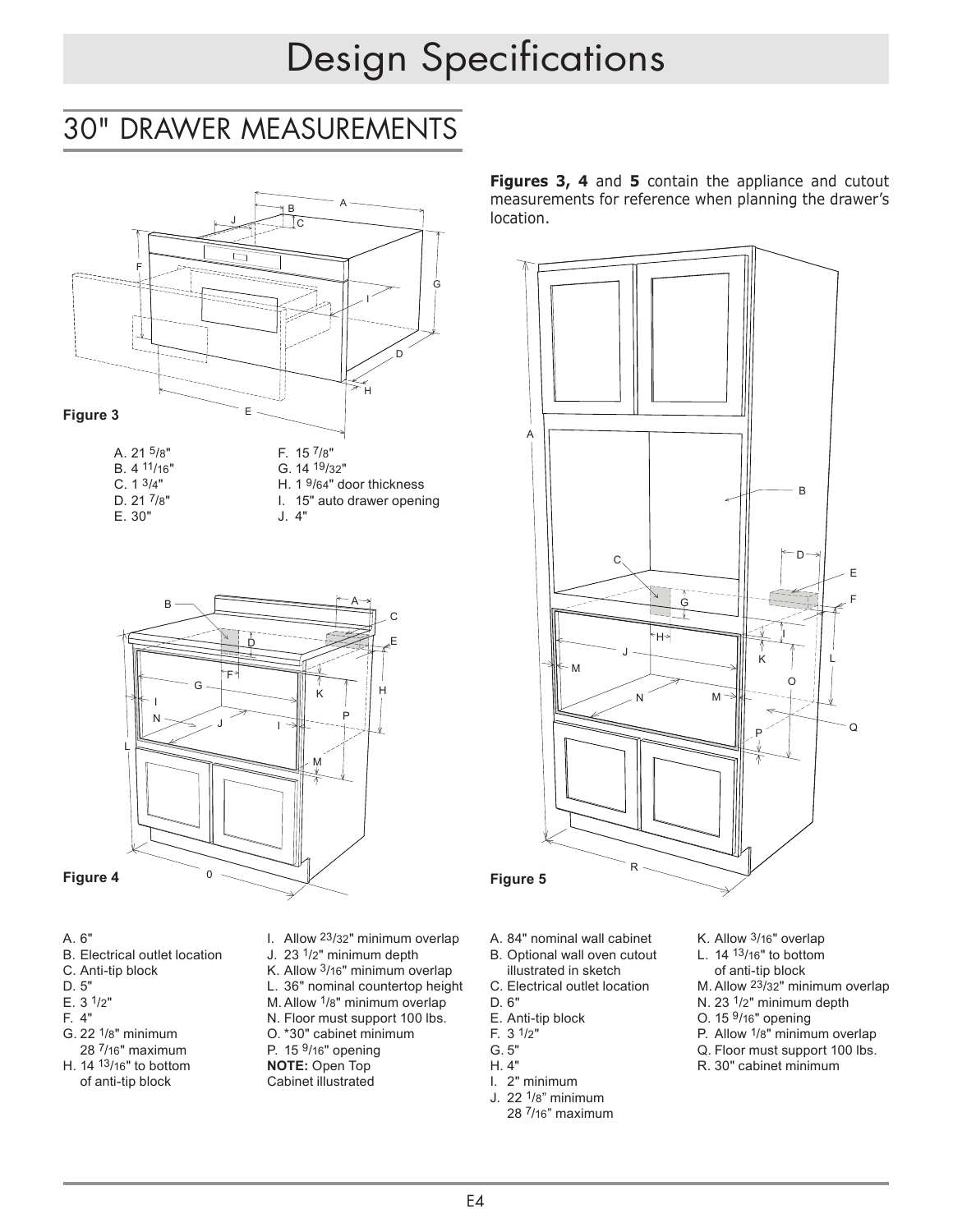# ANTI-TIP BLOCK

#### NORMAL INSTALLATION STEPS

#### **ANTI-TIP BLOCK INSTALLATION INSTRUCTIONS**

To reduce the risk of tipping the drawer, the anti-tip block must be properly installed 14 13/16" above the floor cutout. The 6" anti-tip block must be provided by the installer. See **Figures 2** and **6** for (24") or **Figures 4, 5,** and **6** (for 30"). The anti-tip block prevents serious injury that might result from spilled hot liquids. the

If the drawer is moved to a different location later, the anti-tip block must also be moved and installed. When installed to the wall, make sure that the screws completely

penetrate the dry wall and are properly secured into the base material underneath so that the block is totally stable. When fastening, be sure that the screws do not penetrate electrical wiring or plumbing.



**Figure 6**

# Installation Instructions

## VERIFYING PACKAGE CONTENTS

• Remove all packing materials from inside the drawer. DO NOT REMOVE THE WAVEGUIDE COVER, which is located inside, on the ceiling of the Microwave In-A-Drawer™.



Remove the feature sticker, if there is one. Check the drawer for any damage, such as misaligned or bent drawer, damaged drawer seals and sealing surfaces, broken or loose drawer guides and dents inside the cavity or on the front side of the drawer. If there is any damage, do not install or operate the Microwave In-A-Drawer™ and contact your dealer or a DACOR AUTHORIZED SERVICER.



# FIFCTRICAL OUTLET



#### **Figure 8**

The electrical requirements are a 120 volt 60 Hz, AC only, 15 amp. or more protected electrical supply. It is recommended that a separate circuit serving only this appliance be provided.

The drawer is equipped with a 3-prong grounding plug. It must be plugged into a wall receptacle that is properly installed and grounded. Should you only have a 2-prong outlet, have a qualified electrician install a correct wall receptacle.

#### **NOTE:**

If you have any questions about the grounding or electrical instructions, consult a qualified electrician or service person.

**Figure 7**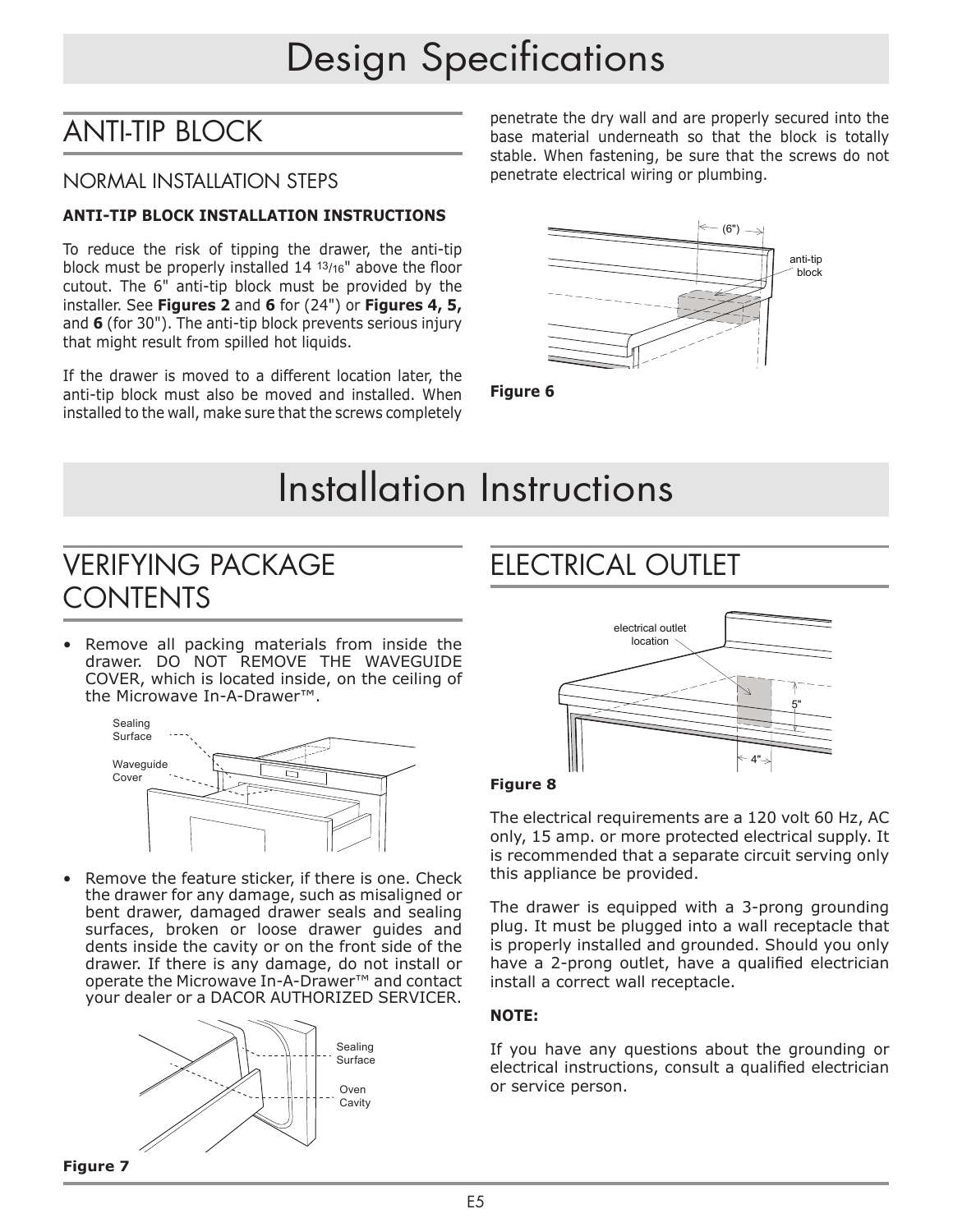# Installation Instructions

## DRAWER INSTALLATION



#### **Figure 9A**

1. Place the drawer adjacent to the wall or cabinet opening. Plug the power supply cord into the electrical outlet.



**Figure 9B**

- 2. Carefully guide the unit into the prepared opening. Avoid pinching the cord between the appliance and the wall.
- 3. Slide the drawer in until the mounting flange is flush with the face of the cabinet.
- 4. Open the drawer. Using the 4 holes on the drawer as a template, predrill the cabinet using a 1/16" drill bit. See **Figure 9A.**
- 5. Secure the drawer with the 4 screws supplied. See **Figure 9B**.

# CARE, CLEANING AND MAINTENANCE

Refer to the use & care manual for cleaning instructions.

## BEFORE YOU CALL FOR **SERVICE**

Read the BEFORE YOU CALL and operating instruction sections in your use & care manual. It may save you time and expense. The list includes common occurrences that are not the result of defective workmanship or materials in this microwave.

Refer to the warranty in your use & care manual for Dacor's toll-free service number and address. Please call or write if you have inquiries about your  $\overline{\mathsf{P}}$   $\overline{\mathsf{P}}$   $\overline{\mathsf{P}}$  microwave product and/or need to order parts.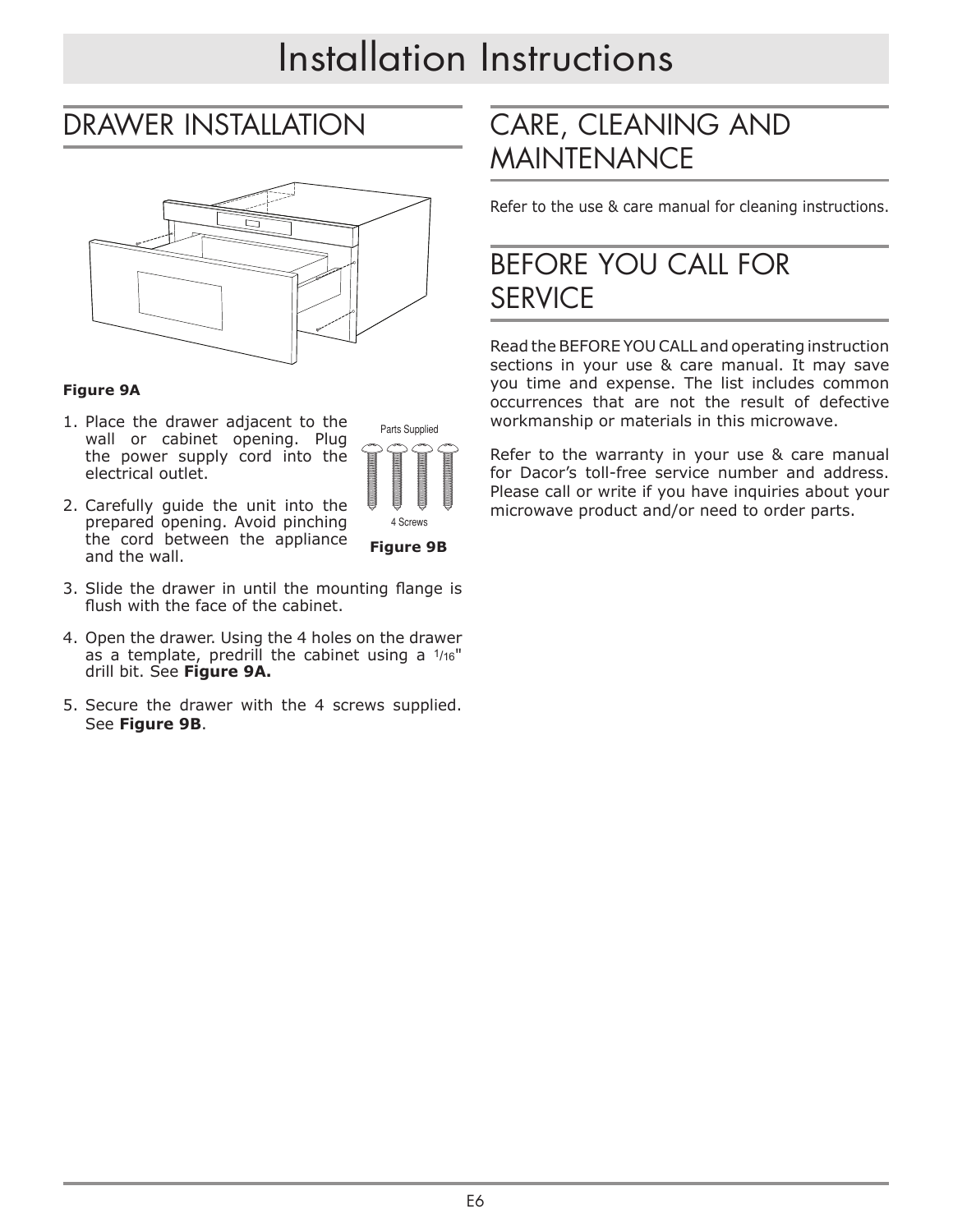

# Modernist Micro-Onde Tiroir<sup>™</sup>

Directives D'installation

Numéros de Modèle: DMR24M977WM, DMR24M977WS, DMR30M977WM, DMR30M977WS

## Table des matières

| Importantes consignes de sécurité 8   |  |
|---------------------------------------|--|
| Ce que vous devez savoir au sujet des |  |
|                                       |  |
| Symboles et étiquettes de sécurité  8 |  |
|                                       |  |
| Notes importantes à l'installateur 9  |  |
| Notes importantes au client  9        |  |
| Instructions de mise à la terre 9     |  |
| Caractéristiques techniques  10-11    |  |
| Dégagements et dimensions 10          |  |

| Mesures pour le tiroir de 24 po 10<br>Mesures pour le tiroir de 30 po 11 |  |
|--------------------------------------------------------------------------|--|
| Bloc anti-basculement12                                                  |  |
| Directives d'installation  12-13                                         |  |
| Vérification du contenu de l'emballage12                                 |  |
|                                                                          |  |
|                                                                          |  |
|                                                                          |  |
| Avant d'appeler le service de réparations 13                             |  |
|                                                                          |  |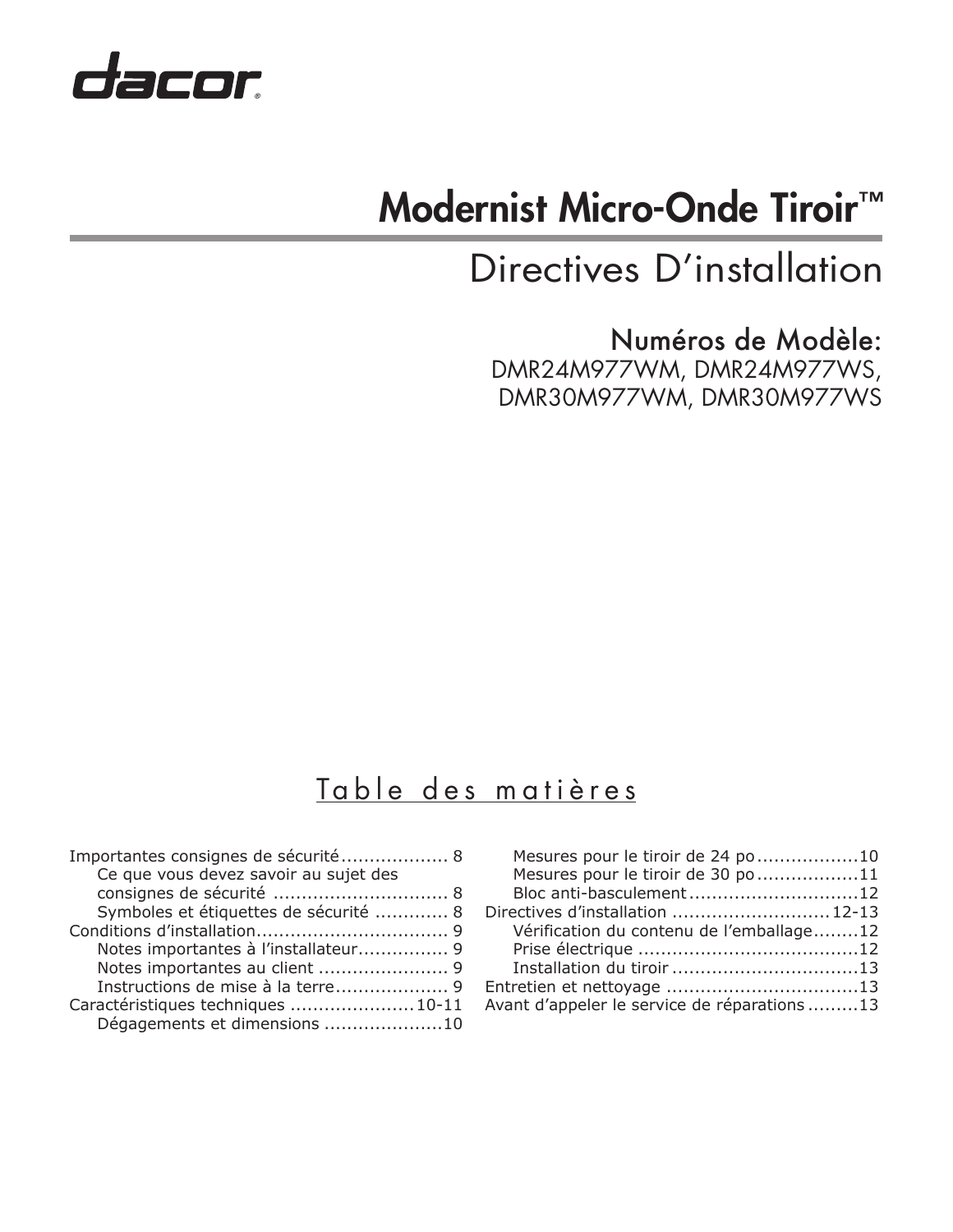# IMPORTANTES CONSIGES DE SÉCURITÉ

#### **A** MISE EN GARDE

- **•** Si l'information contenue dans ce manuel n'est pas exactement suivie, un incendie ou une décharge électrique pourrait causer des dommages matériels, des blessures personnelles ou la mort.
- **•** Pour réduire le risque de basculement, le four Microwave In-A-Drawer™ doit être fixé à l'aide d'un bloc antibasculement correctement installé.
- **•** Ce tiroir doit être mis à la terre en conformité avec les codes locaux.
- **•** Vérifier que les revêtements muraux et les armoires autour du tiroir peuvent supporter la chaleur générée par le four à micro-ondes.
- **• Ne jamais laisser des enfants seuls ou sans surveillance dans un endroit où un four à micro-ondes fonctionne.** Ne jamais laisser le tiroir ouvert quand le four est sans surveillance.
- **•** Le fait de monter, de s'appuyer ou de s'asseoir sur le tiroir peut entraîner de sérieuses blessures et peut également endommager le four Microwave In-A-Drawer™.
- **• Ne pas utiliser la cavité comme espace de rangement.** Cela crée une situation potentiellement dangereuse.
- **•** Vérifier que l'heure s'affiche. Sinon, appuyer sur STOP/CLEAR pour empêcher une utilisation non prévue.

#### CE QUE VOUS DEVEZ SAVOIR AU SUJET DES CONSIGNES DE SÉCURITÉ

Les mises en garde et les importantes consignes de sécurité apparaissant dans ce manuel ne couvrent pas toutes les conditions et situations possibles. Il faut exercer son bon sens, de la prudence et de l'attention en installant en entretenant et en utilisant cet appareil.

Toujours communiquer avec Dacor® au sujet des problèmes ou des conditions que vous ne comprenez pas.

SYMBOLES ET ÉTIQUETTES DE SÉCURITÉ

#### **A** DANGER

Risques immédiats qui **AURONT** pour conséquence de sévères blessures ou la mort.

#### **A MISE EN GARDE**

Risques ou comportements non sécuritaires qui **POURRAIENT** avoir pour conséquence de sévères blessures ou la mort.

## **A** ATTENTION

Risques ou comportements non sécuritaires qui **POURRAIENT** avoir pour conséquence des blessures mineures ou des dommages matériels. **Installateur :** Laisser ces directives avec l'appareil.

**Client :** Lisez et conservez ces instructions d'installation pour référence.

Si vous avez des questions, appelez :

#### **Assurance client Dacor**

1-800-793-0093 poste 2813 (É.-U. et Canada)

Lundi à vendredi, 5 h à 17 h Heure du Pacifique

site Web: www.dacor.com/customer-care/contact-us

Avant d'appeler, disposez des numéros de modèle et de série qui vous pouvez afficher en ouvrant entièrement le tiroir et en lisant la note étiquette sur le plancher de la cavité du four juste après le panneau arrière du tiroir.

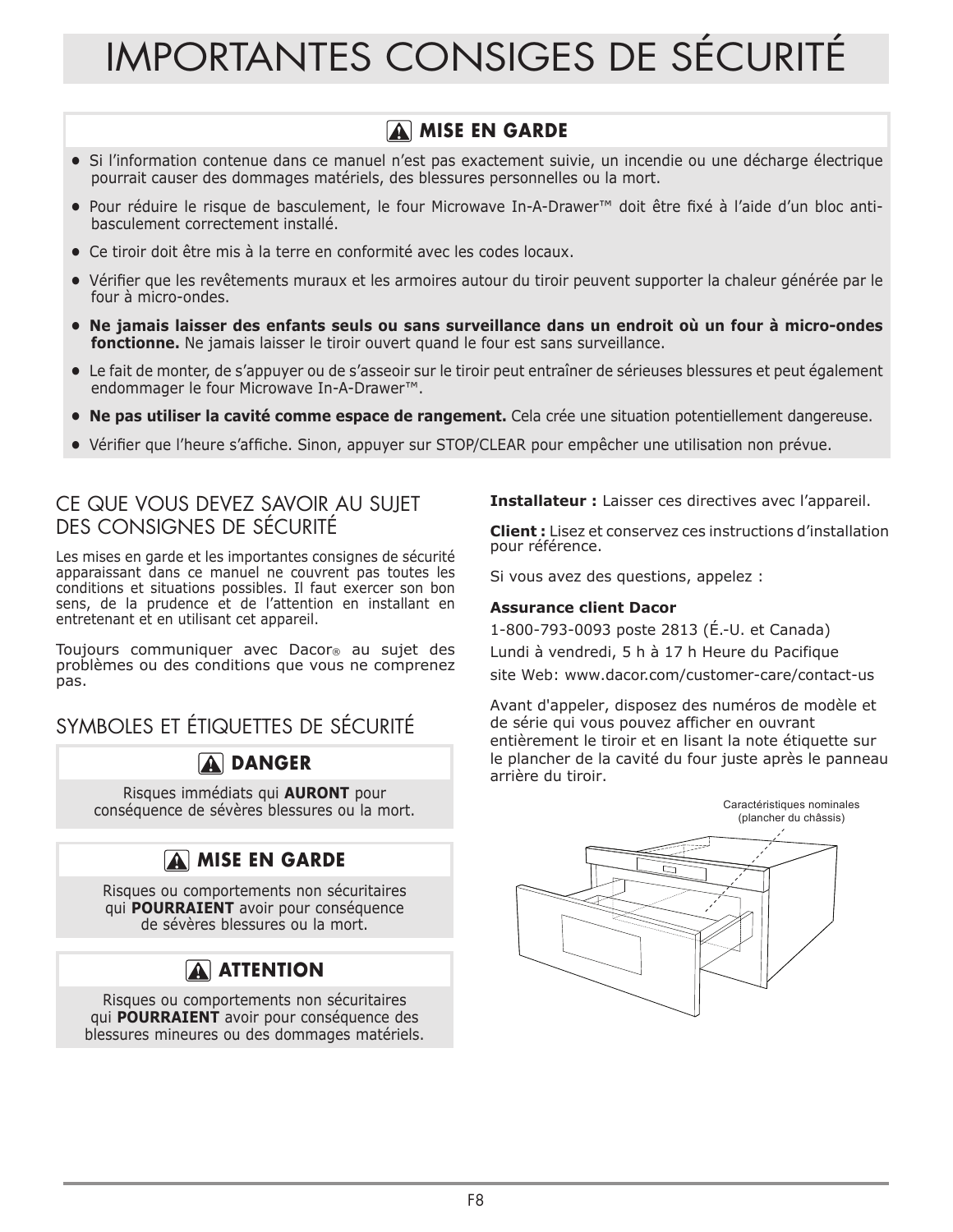# Conditions d'installation

Il ne faut pas sous-estimer l'importance de l'installation de votre nouvel appareil. Un installateur qualifié doit procéder à l'installation.

Avant de commencer l'installation, de lire la totalité des directives d'installation. Il contient des renseignements nécessaires pour un bon, la sécurité de l'installation.

Il faut acheminer les questions ou les problèmes concernant l'installation à votre détaillant Dacor ou au service assistance à la clientèle de Dacor au 800.793.0093. Vous pouvez consulter aussi notre site Web à www.Dacor.com.

## REMARQUES IMPORTANTES À L'INSTALLATEUR

- Lire toutes les directives d'installation avant d'installer le four Microwave In-A-Drawer™.
- Retirer tous les matériaux d'emballage avant de connecter au secteur.
- Observer tous les codes et règlements en vigueur.
- Veiller à laisser ces directives au client.

## REMARQUES IMPORTANTES AU **CLIENT**

Conserver ces instructions avec votre mode d'emploi et d'entretien pour référence ultérieure.

- Lors de l'utilisation d'un four à micro-ondes générant de la chaleur, il faut suivre certaines mesures de sécurité. Elles sont répertoriées dans le mode d'emploi et d'entretien. Lire le mode d'emploi et d'entretien et suivre soigneusement toutes les mesures de sécurité.
- Assurez-vous de faire installer et mettre à la terre correctement votre four Microwave In-A-Drawer™ par un installateur ou un technicien de réparation qualifié.

Pour des RAISONS DE SÉCURITÉ, ne pas installer le tiroir dans une armoire combustible dont les dégagements et dimensions ne correspondent pas à ceux des pages 10, 11 et 12. Voir **Schéma 2** (pour le 24 po) ou **Schémas 4 et 5**  (pour le 30 po).

## INSTRUCTIONS POUR LA MISE À LA TERRE

#### **A** MISE EN GARDE

Un mauvais usage de la prise de terre peut causer des décharges électriques.

Cet appareil est équipé d'une trois-fourche fondant la prise pour votre protection contre des risques de choc électrique possibles. Il doit être branché à une prise de mise à la terre. Là où une prise murale de deux-fourche standard est produite, il est de la responsabilité personnelle et engagement du client pour le faire remplacer avec une prise murale correctement fondée de trois-fourche. **Pas dans aucune circonstance, coupe ou enlever la troisième fourche (de la terre) du cordon de secteur.** N'utilisez pas une prise d'adapteur. N'employez pas une corde de prolongation. Si le cordon d'alimentation est trop court, demander à un électricien ou un réparateur qualifié de poser une prise près de l'appareil. **N'employez pas un interrupteur moulu de circuit de défaut.**

Cordon d'alimentation avec fiche à trois broches mise è la terre





Prise murale mise à la terre (disjoncteur de fuite interdit)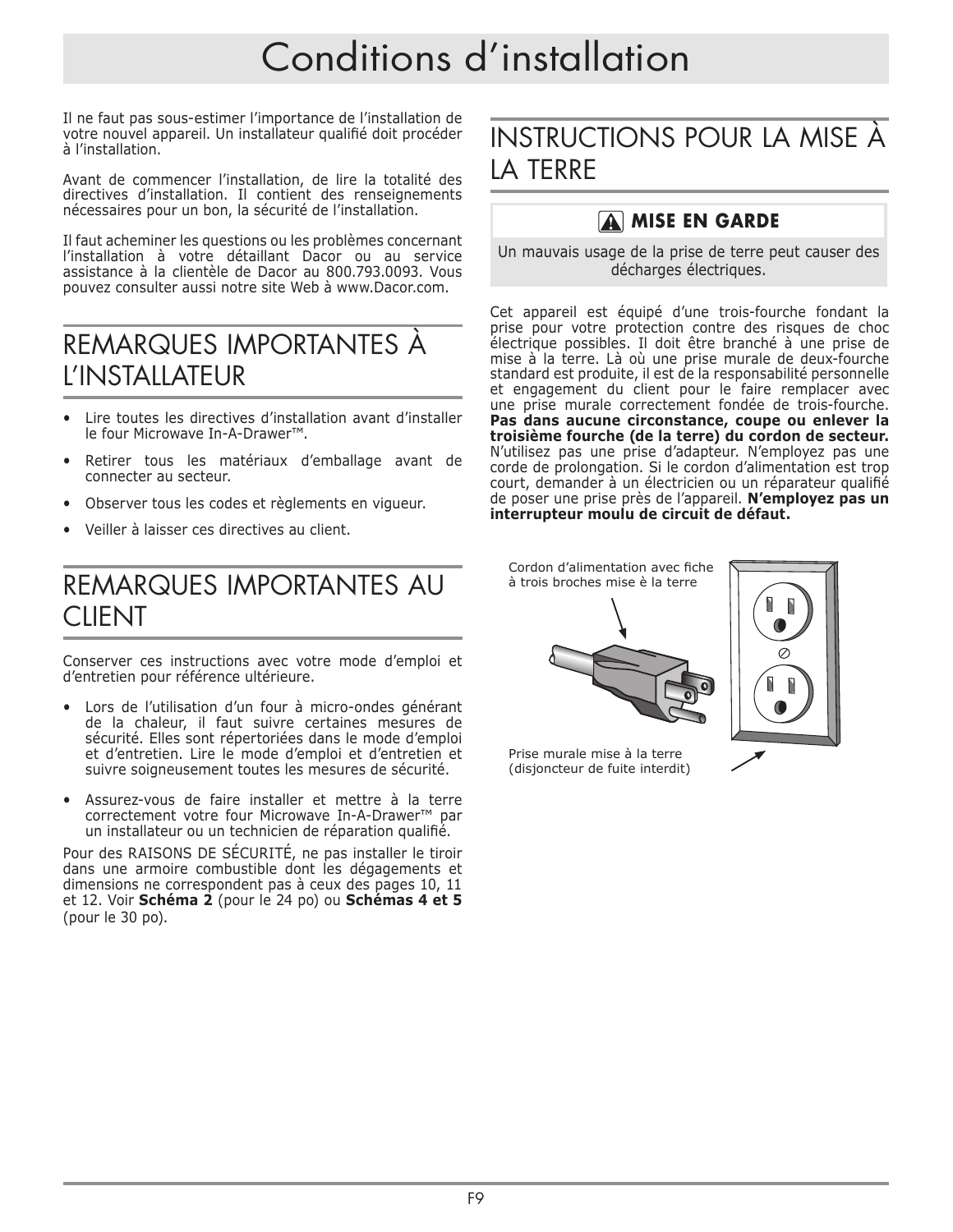# DÉGAGEMENTS ET DIMENSIONS

- Il faut utiliser les dimensions indiquées aux **Schémas 2, 4** et **5**. Ces dimensions offrent un dégagement minimal. Repérer la prise électrique dans l'aire ombrée dans le coin gauche supérieur de la découpe. Voir **Schéma 8**.
- La surface de contact doit être solide et de niveau. Prêter une attention particulière au plancher qui supportera le tiroir. Le plancher de l'ouverture doit être en contreplaqué assez fort pour supporter le poids du four et sa propre charge (environ 45,5 kg [100 lb]).
- Vérifier que l'emplacement où le tiroir sera installé aura une alimentation électrique appropriée.
- Votre four peut être installé dans une armoire, sur un mur, ou sous un four mural au gaz ou électrique.
- Vérifier que le dégagement du plancher entre le four mural et le tiroir est au minimum de 2 po (50,8 mm).
- Le Microwave In-A-Drawer™ intérieur sera facilement accueillir un plat oblong 9 po x 13 po (229 mm x 330 mm) ou un sac de popcorn microondes.
- Le Microwave In-A-Drawer™ peut également être monté à fleur. S'il vous plaît voir les instructions pour le montage encastré inclus avec le affleurant évent de déflecteur.

#### MESURES POUR LE TIROIR DE 24 PO F

Les nombreuses dimensions des **Schémas 1** et **2** sont des I références pour la préparation de la pose du tiroir.



- A. 21 5/8 po (549,3 mm)
- B. 4 11/16 po (119,06 mm)
- C. 1 3/4 po (44,50 mm) D. 21 7/8 po (555,62 mm)
- E. 23 7/8 po (606,42 mm)
- F. 15 7/8 po (403,22 mm)
- G. 14 19/32 po (370,68 mm)
- H. Épaisseur de la porte
- 1 9/64 po (29 mm)
- I. Ouverture tiroir 15 po
- (381 mm)
- J. 4 po (101,6 mm)



#### **Schéma 2**

- A. 6 po (152,40 mm)
- B. Emplacement de la
- prise électrique
- C. Bloc antibasculement
- D. 5 po (127 mm)
- E.  $3 \frac{1}{2}$  po (88,90 mm)
- F. 4 po (101,60 mm)
- G. 22 1/8 po (561,97 mm) min. 28 7/16 po (722,3 mm) max.
- H. 14 13/16 po (376,24 mm) à la base du bloc antibasculement I. Laisser un chevauchement
- de 7/8 po (22,23 mm) J. Profondeur min. 23 1/2
- po (596,90 mm)
- K. Laisser un chevauchement de 3/16 po (4,76 mm)
- L. Hauteur de comptoir 36 po (914,4 mm)
- M. Laisser un chevauchement de 7/16 po (11,11 mm)
- N. Le plancher doit support 45,4 kg (100 lb).
- O. \* minimum pour l'armoire 24 po (609,6 mm)
- P. Ouverture 15 <sup>9</sup>/16 po (395,27 mm)

**REMARQUE :** Armoire au dessus ouvert illustrée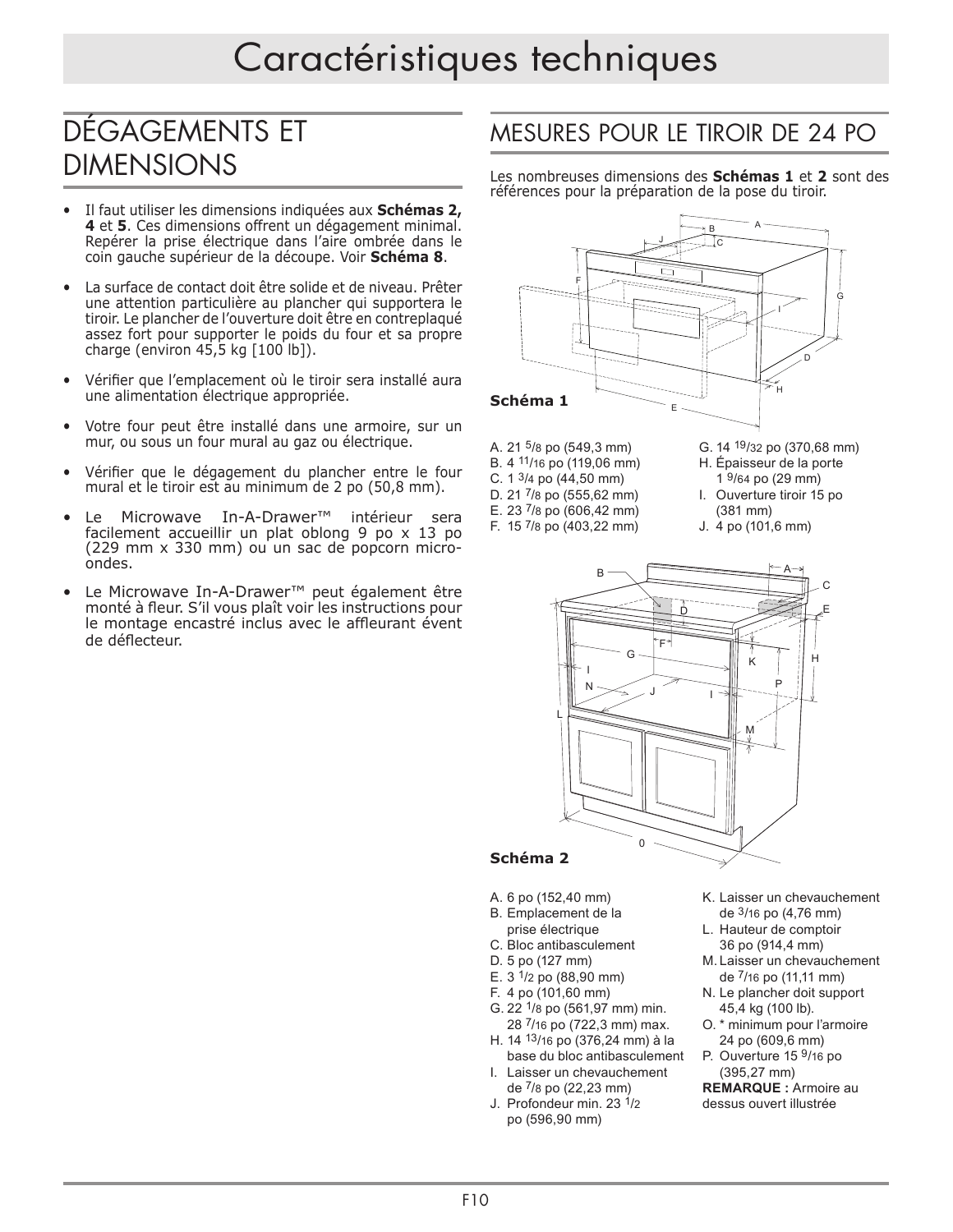# Caractéristiques techniques

#### MESURES POUR LE TIROIR DE 30 PO C J

Les **Schémas 3, 4** et **5** contiennent plusieurs mesures du four Microwave In-A-Drawer™ comme référence lors de la I planification de l'emplacement du tiroir.



- B. 4 11/16 po (119,06 mm)
- C.  $1 \frac{3}{4}$  po  $(44,50 \text{ mm})$
- D. 21 <sup>7</sup>/8 po (555,62 mm)
- E. 30 po (762 mm)
- F. 15 7/8 po (403,22 mm)
- G. 14 <sup>19</sup>/32 po (370,68 mm) H. Épaisseur de la porte 1 <sup>9</sup>/64 po (29 mm) I. Ouverture tiroir 15 po
	- (381 mm) J. 4 po (101,6 mm) M



#### **Schéma 4**

- A. 6 po (152,40 mm)
- B. Emplacement de la prise électrique
- C. Bloc antibasculement
- D. 5 po (127 mm)
- E.  $3 \frac{1}{2}$  po (88,90 mm)
- F. 4 po (101,60 mm)
- G. 22 1/8 po (561,97 mm) min. 28 7/16 po (722,3 mm) max.
- H. 14 13/16 po (376,24 mm) à la base du bloc antibasculement
- I. Laisser un chevauchement de 23/32 po (18,26 mm)
- J. Profondeur min. 23 1/2 po (596,90 mm)
- K. Laisser un chevauchement de 3/16 po (4,76 mm)
- L. Hauteur de comptoir 36 po (914,4 mm)
- M. Laisser un chevauchement de 7/16 po (11,11 mm)
- N. Le plancher doit support 45,4 kg (100 lb).
- O. \* minimum pour l'armoire 30 po (762 mm)
- P. Ouverture 15 <sup>9</sup>/16 po (395,27 mm)

**REMARQUE :** Armoire au dessus ouvert illustrée



#### Schéma 5  $\sum_{i=1}^{n}$

- A. Armoire murale 84 po (2133,6 mm) nominale M
- B. Découpe du four bessape da isa.<br>mural optionnel illustré dans le dessin
- C. Emplacement de la prise électrique\*
- D. 6 po (152,40 mm)
- E. Bloc anti-basculement
- F.  $3 \frac{1}{2}$  po (88.90 mm)
- G. 5 po (127 mm)
- H. 4 po (101,60 mm)
- I. 2 po (50,8 mm) min. J. 22 1/8 po (561,97 mm) min. 28 7/16 po (722,3 mm) max.
- K. Laisser un chevauchement de 3/16 po (4,76 mm)
- L. 14 <sup>13</sup>/16 po (376,24 mm) à la base du bloc anti-basculement
- M. Laisser un chevauchement de 23/32 po (18,26 mm)
- N. Profondeur min. 23 1/2 po (596,9 mm)
- O. Ouverture 15 9/16 po (395,27 mm)
- P. Laisser un chevauchement de min. 1/8 po (3,17 mm)
- Q. Le plancher doit support 45,4 kg (100 lb).
- R. Armoire min. 30 po (762 mm)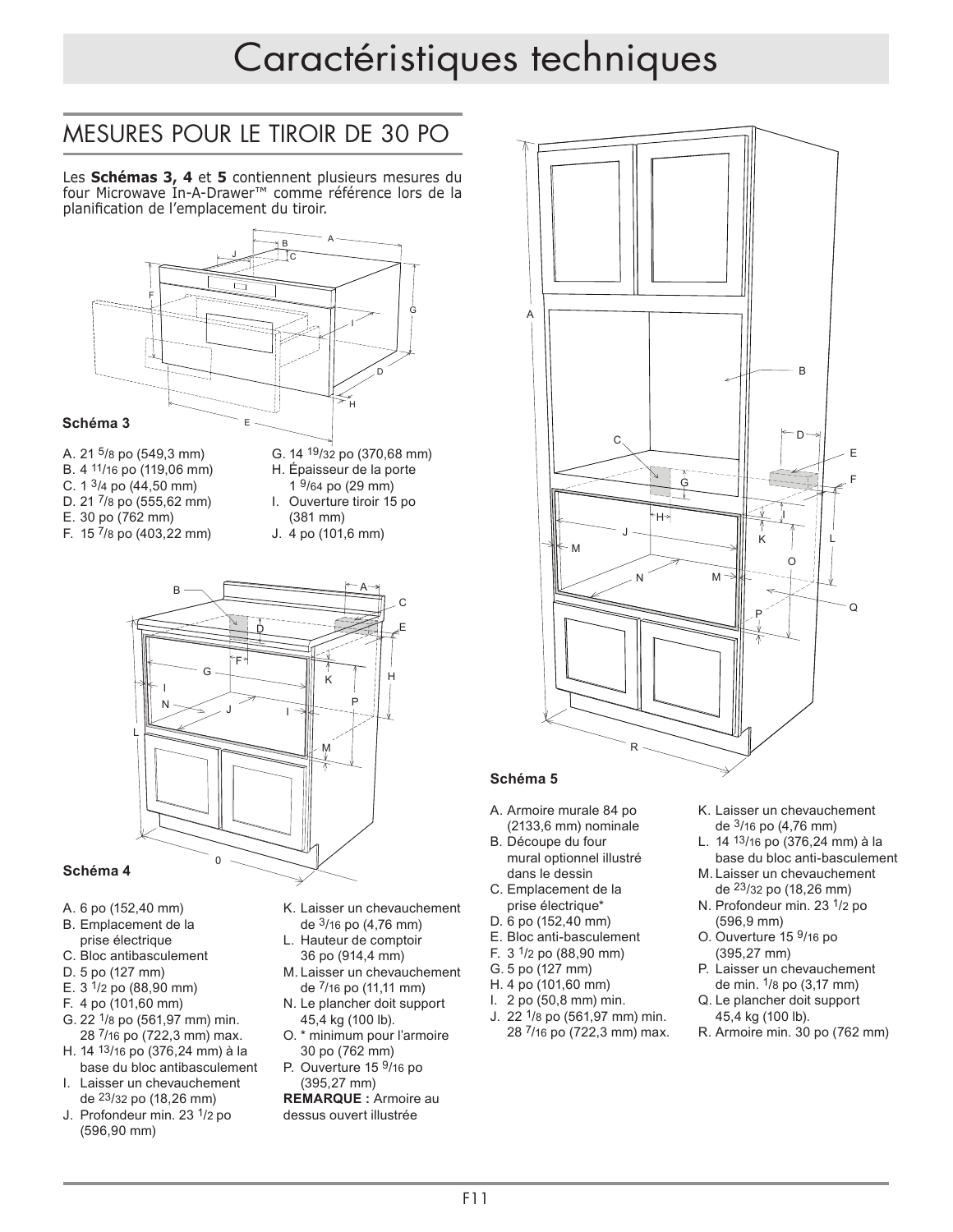# Caractéristiques techniques

# BLOC ANTI-BASCULEMENT

#### ÉTAPES D'INSTALLATION NORMALE

#### **DIRECTIVES D'INSTALLATION DU BLOC ANTI-BASCULEMENT**

Pur réduire le risque de basculement du tiroir, le bloc anti-basculement doit être correctement installé 14 ¾ po au-dessus du plancher sur lequel le four Microwave In-A-Drawer™ sera posé. Le bloc anti-basculement de 6 po sera fourni par l'installateur. Voir **Schémas 2** et **6** pour le (24 po) ou **Schémas 3, 5**, et **6** (pour le 30 po). Le bloc anti-basculement empêche de sérieuses blessures qui pourraient survenir du déversement de liquides chauds.

Si le tiroir est déplacé à un endroit différent, le bloc antibasculement doit l'être aussi et réinstallé. Lorsqu'il est installé au mur, vérifier que les vis complètement à sec pénètrent le mur et sont correctement sécurisés et dans le matériau de base underneathl le bloc soit parfaitement stable. En fixant, Faire attention que les vis ne pénètrent pas dans le câblage électrique ou la plomberie.



**Schéma 6**

# Directives d'installation

## VÉRIFICATION DU CONTENU DE L'EMBALLAGE

Retirer tous les matériaux d'emballage de la cavité du four. NE PAS RETIRER LE COUVERCLE DU GUIDE D'ONDES, situé contre la paroi supérieure de la cavité du four Microwave In-A-Drawer™.



• Retirer, s'il y en a une, l'étiquette autocollante des caractéristiques. Vérifier que le four n'a subi aucun dommage, en particulier que la porte n'est ni tordue ni décentrée, que les joints et les surfaces d'étanchéité ne sont pas endommagés, que les glissières du tiroir ne sont pas brisées ou desserrées et que l'intérieur de la cavité ou la façade ne porte aucune trace de coups. En cas de quelque dommage que ce soit, ne pas faire fonctionner le four à micro-ondes In-A- Drawer™ et communiquer avec le détaillant ou un BUREAU DE SERVICE DACOR AUTORISÉ.



## PRISE DE COURANT



#### **Schéma 8**

Le courant alimentation est 120 volts, 60 Hz, CA seulement, 15 A ou plus et doit être protégé. Il est recommandé d'alimenter cet appareil par un circuit séparé.

Le four est équipé d'une fiche trois broches, mise à la terre. Il faut la brancher dans une prise murale correctement installée et mise à la terre. Si vous ne possédez que des prises à deux broches, demandez à un électricien de métier d'installer une prise murale qui convienne.

#### **REMARQUE:**

Pour toute question à propos de l'installation électrique ou de la mise à la terre, consulter un électricien de métier ou un réparateur qualifié.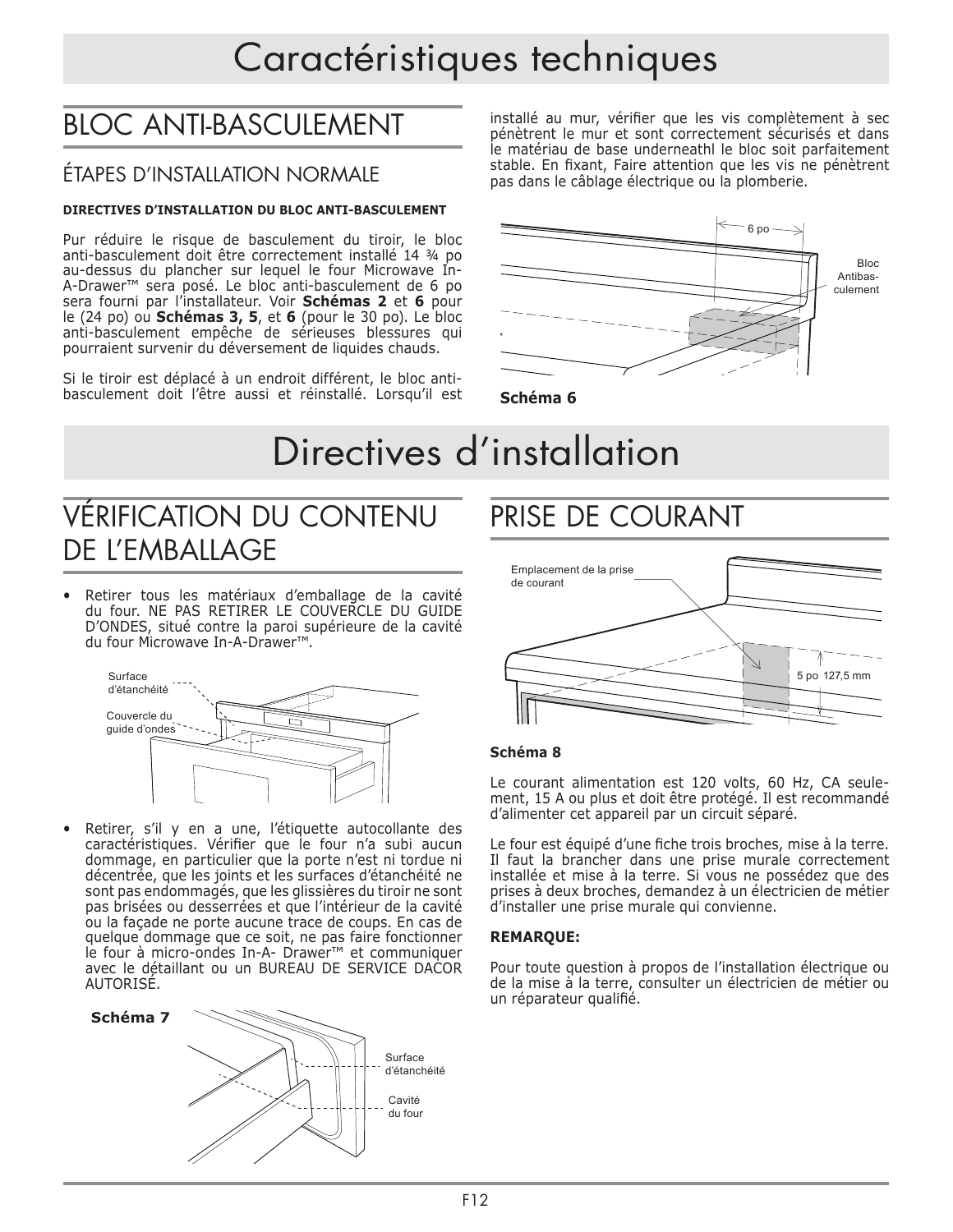# Directives d'installation

## INSTALLATION DU TIROIR



#### **Schéma 9A**

1. Placer le four près de l'ouverture du mur ou de l'armoire. Brancher le cordon d'alimentation dans la prise électrique.



- 2. Guider avec précaution le four assemblé dans l'ouverture préparée. Éviter de pincer le cordon entre le four et le mur.
- **Schéma 9B**
- 3. Faire complètement glisser le tiroir jusqu'à ce que la bride de montage affleure à la face de l'armoire.
- 4. Ouvrir le tiroir. À l'aide des 4 trous du tiroir comme gabarit, percer des avant-trous dans l'armoire avec un foret de 1/16 po. Voir **Schéma 9A.**
- 5. Fixer le tiroir avec les 4 vis fournies. Voir **Schéma 9B**.

# ENTRETIEN ET NETTOYAGE

Consulter le mode d'emploi et d'entretien pour les instructions de nettoyage.

## AVANT D'APPELER LE SERVICE DE RÉPARATIONS

Lire AVANT D'APPELER et les sections relatives à l'utilisation dans votre mode d'emploi et d'entretien. Cela pourrait vous faire économiser du temps et de l'argent. La liste comprend les situations courantes qui ne sont pas dues à une fabrication ou des matériaux défectueux de ce four.

Vous trouverez le numéro de service sans frais et l'adresse de Dacor dans la garantie dans votre mode d'emploi et d'entretien.

Veuillez appeler ou écrire si vous avez des questions au sujet de votre four à micro-ondes ou si vous avez besoin de commander des pièces.